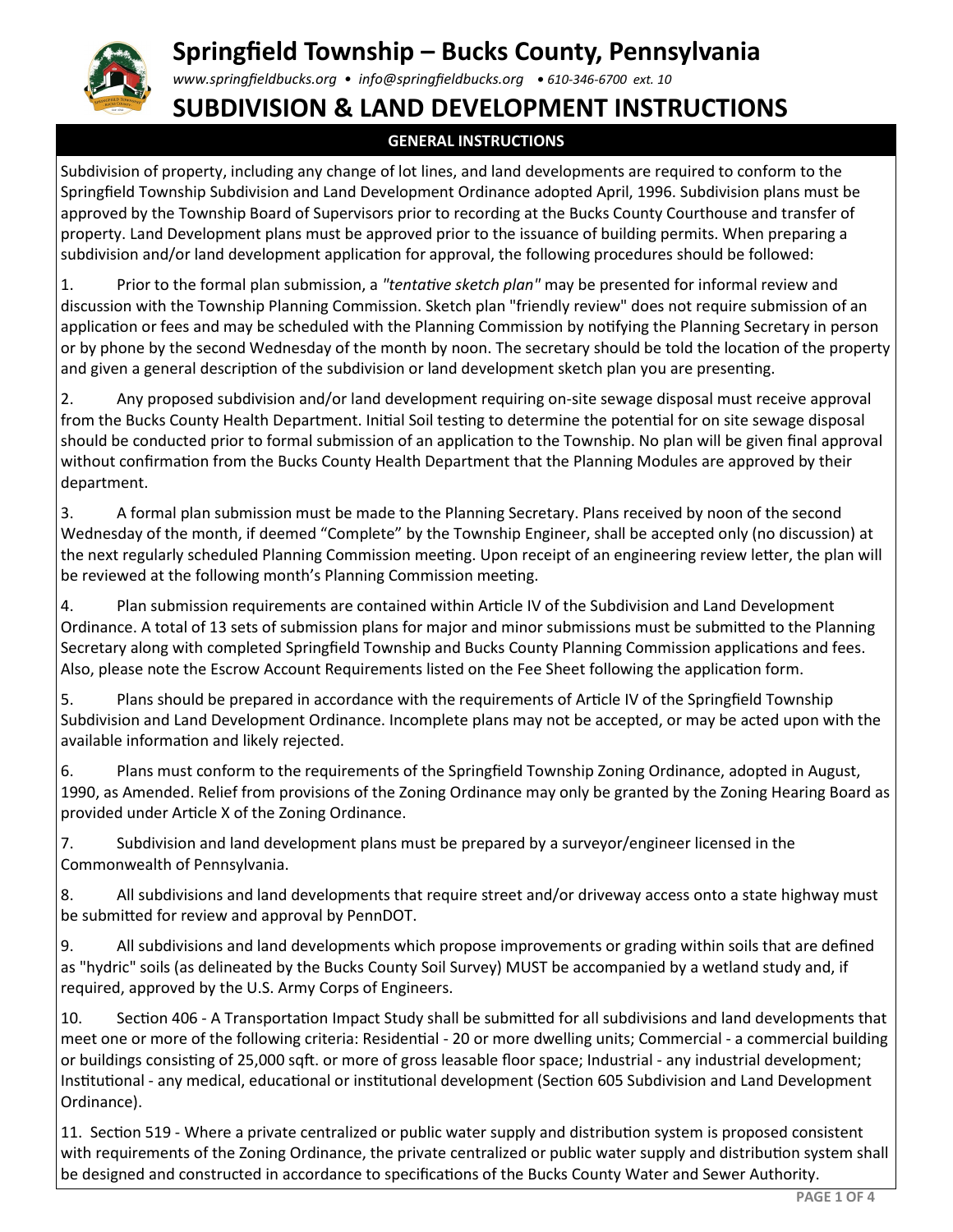#### **GENERAL INSRUCTIONS CONTINUED...**

12. Section 408 - Water Resources Impact Study. A Water Resources Impact Study is required for each major subdivision of five (5) lots or more, and for each land development in Springfield Township. The purpose of the study is to determine if there is an adequate water supply to serve the proposed use and to estimate the impact of the additional water use on existing nearby wells, etc. Study due at time of preliminary submission.

13. All applications are forwarded to the Township Engineer and the Bucks County Planning Commission for review. The recommendations of the Engineer and the Bucks County Planning Commission are reviewed and considered by the Township Planning Commission who then recommend plan approval, with conditions, or denial to the Board of Supervisors.

14. The Board of Supervisors will formally approve, approve with conditions, or deny the plan submission. This action of the Board will be forwarded in writing to the applicant by the Township Engineer.

| SUBDIVISION / LAND DEVELOPMENT FEES FEE SCHEDULE REVISED 2020.5.26<br>(APPLICATION FEE & ESCROW AMOUNTS MUST BE SEPARATE CHECKS)                                                                                                                                                                                                                                                                                   |                                                                                                                                                                                                                                                                                                                                                                                                        |  |  |  |  |
|--------------------------------------------------------------------------------------------------------------------------------------------------------------------------------------------------------------------------------------------------------------------------------------------------------------------------------------------------------------------------------------------------------------------|--------------------------------------------------------------------------------------------------------------------------------------------------------------------------------------------------------------------------------------------------------------------------------------------------------------------------------------------------------------------------------------------------------|--|--|--|--|
| FOR ALL SUBDIVISIONS & LAND DEVELOPMENTS                                                                                                                                                                                                                                                                                                                                                                           |                                                                                                                                                                                                                                                                                                                                                                                                        |  |  |  |  |
| Sketch Plan Review (Planning Commission only-No legal/engineer Input)<br>Sketch Plan Review (Township Engineer)<br>Lot Line Adjustment<br>Where some or all frontage improvements on existing<br>roads is waived                                                                                                                                                                                                   | <b>NO CHARGE</b><br>\$50.00 plus \$500 Escrow<br>\$350.00 plus \$3,500 Escrow<br>\$ 4,000.00 each New Building Lot                                                                                                                                                                                                                                                                                     |  |  |  |  |
| Where interior improvements are waived, 50% of the cost of construction of those improvements calculated<br>as follows:                                                                                                                                                                                                                                                                                            |                                                                                                                                                                                                                                                                                                                                                                                                        |  |  |  |  |
| Curb<br>Sidewalk<br>Cartway<br><b>Recreation Fees-in-lieu</b>                                                                                                                                                                                                                                                                                                                                                      | 12.00 per linear foot<br>12.00 per linear foot<br>\$25.00 per square yard<br>1150.00 per residential dwelling unit<br>Ś.                                                                                                                                                                                                                                                                               |  |  |  |  |
| <b>INITIAL PLAN REVIEWS &amp; RESIDENTIAL SUBDIVISIONS</b>                                                                                                                                                                                                                                                                                                                                                         |                                                                                                                                                                                                                                                                                                                                                                                                        |  |  |  |  |
| Residential Minor Subdivision (2 lots)<br>Residential Major Subdivision (3 to 9 lots)<br>Residential Major Subdivision (10 lots or more)<br>Land Development (includes Mobile Home Park)                                                                                                                                                                                                                           | \$350.00 plus \$3,000 Escrow<br>\$500.00 plus \$125/Lot plus \$3,000 Escrow<br>\$5,000 Escrow \$125/Lot plus \$5,000 Escrow<br>\$500.00 plus \$25/DU plus \$7,500 Escrow                                                                                                                                                                                                                               |  |  |  |  |
| INDUSTRIAL / COMMERCIAL SUBDIVISION & LAND DEVELOPMENT                                                                                                                                                                                                                                                                                                                                                             |                                                                                                                                                                                                                                                                                                                                                                                                        |  |  |  |  |
| Industrial/Commercial Subdivision<br>Industrial/Commercial Land Development:                                                                                                                                                                                                                                                                                                                                       | \$ 600.00 plus \$125/Lot plus \$7,500 Escrow                                                                                                                                                                                                                                                                                                                                                           |  |  |  |  |
| Quarry<br>Trash Station & Trash Transfer Station<br><b>Cement Plant</b><br><b>Asphalt Plant</b><br>Solid Waste Disposal & Storage Facility<br><b>Tank Farm</b><br><b>Truck Terminal</b><br>Confinement Livestock Facility - greater than<br>2,000 hogs, 500 cattle or 50,000 poultry annually<br>All Other Industrial/Commercial Land Development<br>Land Development Waiver Request<br><b>Holding Tank Permit</b> | \$2,500.00 plus \$7,500 Escrow<br>\$2,500.00 plus \$7,500 Escrow<br>\$2,500.00 plus \$7,500 Escrow<br>\$2,500.00 plus \$7,500 Escrow<br>\$2,500.00 plus \$7,500 Escrow<br>\$2,500.00 plus \$7,500 Escrow<br>\$2,500.00 plus \$7,500 Escrow<br>\$2,500.00 plus \$7,500 Escrow<br>\$1,000.00 plus \$7,500 Escrow<br>\$500.00 fee plus \$750 Escrow<br>400.00 plus \$1,000.00 Maintenance Agreement<br>S. |  |  |  |  |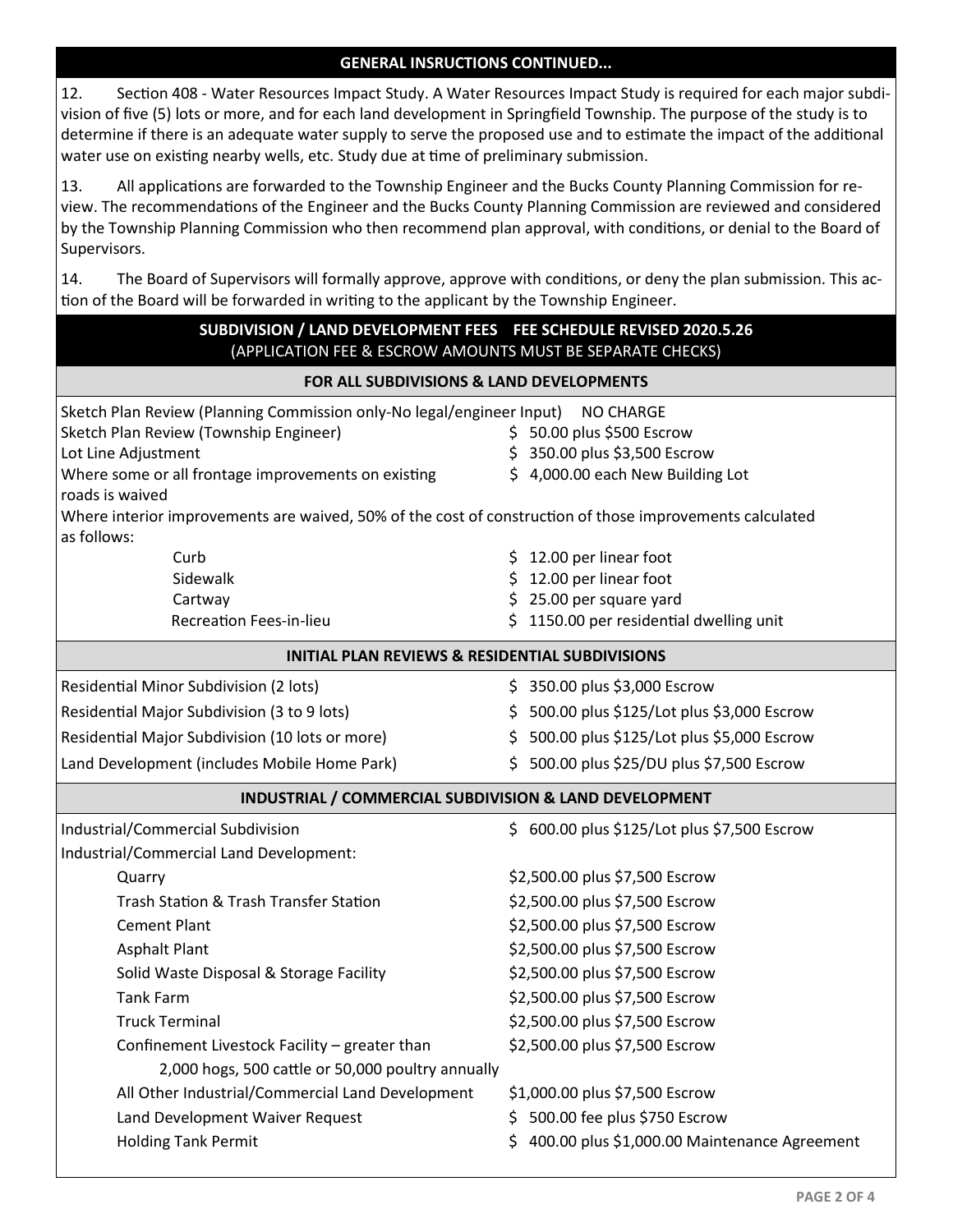

# **Springfield Township – Bucks County, Pennsylvania**

*www.springfieldbucks.org • info@springfieldbucks.org • <sup>610</sup>-346-6700 ext. 10* 

## **SUBDIVISION & LAND DEVELOPMENT APPLICATION**

BOTH SIDES OF APPLICATION MUST BE COMPLETED BY OWNER OR AGENT AND SUBMITTED WITH THIRTEEN (13) SETS OF PHYSCAL PLANS, ONE (1) SET OF DIGITAL PLANS, AND REQUIRED FEES TO THE TOWNSHIP SECRETARY. **PLANS MUST**  BE SUBMITTED BY THE SECOND WEDNESDAY OF THE MONTH BY **NOON** (12PM). THEY WILLL BE REVIEWED FOR COMPLETENESS BY THE TOWNSHIP ENGINEER, AND IF COMPLETE, WILL BE ACCEPTED ONLY (NO DISCUSSION) AT THE NEXT REGULARLY SCHEDULED PLANNING COMMISSION MEETING. UPON RECEIPT OF AN ENGINEERING REVIEW LET-TER

INDICATING PLAN IS COMPLETE, THE PLAN WILL BE REVIEWD AT THE FOLLOWING MONTH'S PLANNING COMMISSION MEETING. **PLANS, WAIVER REQUEST CORRESPONDENCE, AND RELATED DOCUMENTS WILL NOT BE ACCEPTED DURING THE PUBLIC MEETING.**

|                                                                      | <b>PROPERTY / SITE INFORMATION</b>                                                      |  |  |  |
|----------------------------------------------------------------------|-----------------------------------------------------------------------------------------|--|--|--|
| TYPE OF SUBMISSION: □ SKETCH PLAN □ MINOR □ MAJOR □ LAND DEVELOPMENT |                                                                                         |  |  |  |
| <b>NAME OF SUBDIVISION:</b>                                          | NO. OF LOTS:                                                                            |  |  |  |
| SITE LOCATION:                                                       | TAX MAP PARCEL #: 42 -                                                                  |  |  |  |
| CITY:                                                                | STATE: PA ZIP:<br>$\Box$ RESIDENTIAL $\Box$ COMMERCIAL                                  |  |  |  |
| PLEASE LIST ADDITIONAL PARCELS INVOLVED (IF ANY):                    |                                                                                         |  |  |  |
| PROPOSED CHANGE: □ LOT LINE ADJUSTMENT □ SUBDIVISION □ ASSEMBLAGE    |                                                                                         |  |  |  |
| SIZE OF ORIGINAL PARCEL(S):<br>sqft                                  | PROPOSED SIZE OF PARCEL(S):<br>sqft                                                     |  |  |  |
| <b>BRIEFLY DESCRIBE PROJECT:</b>                                     |                                                                                         |  |  |  |
|                                                                      |                                                                                         |  |  |  |
|                                                                      | <b>ZONING DISTRICT</b>                                                                  |  |  |  |
|                                                                      | <b>■WATERSHED AGRICULTURE ■RESOURCE PROTECTION ■RURAL RESIDENTIAL ■DEVELOPMENT</b>      |  |  |  |
|                                                                      | <b>QVILLAGE COMMERCIAL QVILLAGE RESIDENTIAL QHIGHWAY COMMERICAL QPLANNED INDUSTRIAL</b> |  |  |  |
|                                                                      | <b>□SCENIC OVERLAY □HISTORICAL RESOURCE □SOURCEWATER/WELLHEAD PROTECTION</b>            |  |  |  |
| <b>WATER SUPPLY</b>                                                  | <b>SEWAGE DISPOSAL</b>                                                                  |  |  |  |
| $\Box$ PUBLIC $\Box$ PRIVATE $\Box$ COMMUNITY                        | $\Box$ PUBLIC $\Box$ PRIVATE $\Box$ COMMUNITY                                           |  |  |  |
|                                                                      | <b>CONTACT INFORMATION</b>                                                              |  |  |  |
| <b>PROPERTY OWNER NAME(S):</b>                                       | PHONE:                                                                                  |  |  |  |
| <b>MAILING ADDRESS:</b>                                              | CITY:<br>STATE:<br>ZIP:                                                                 |  |  |  |
| EMAIL:                                                               | MAY WE EMAIL YOU REGARDING THIS APPLICATION? Q YES Q NO                                 |  |  |  |
| <b>APPLICANT (IF NOT OWNER):</b>                                     | PHONE:                                                                                  |  |  |  |
| <b>MAILING ADDRESS:</b>                                              | CITY:<br>ZIP:<br>STATE:                                                                 |  |  |  |
| EMAIL:                                                               | MAY WE EMAIL YOU REGARDING THIS APPLICATION? Q YES Q NO                                 |  |  |  |
| <b>REGISTERED ENGINEER OR SURVEYOR</b>                               |                                                                                         |  |  |  |
| <b>ENGINEER/SURVEYOR NAME:</b>                                       | PHONE:                                                                                  |  |  |  |
| <b>MAILING ADDRESS:</b>                                              | CITY:<br>STATE:<br>ZIP:                                                                 |  |  |  |
| <b>LICENSE INFORMATION:</b>                                          |                                                                                         |  |  |  |
|                                                                      |                                                                                         |  |  |  |
| EMAIL:                                                               | MAY WE EMAIL YOU REGARDING THIS APPLICATION? $\Box$ YES $\Box$ NO                       |  |  |  |